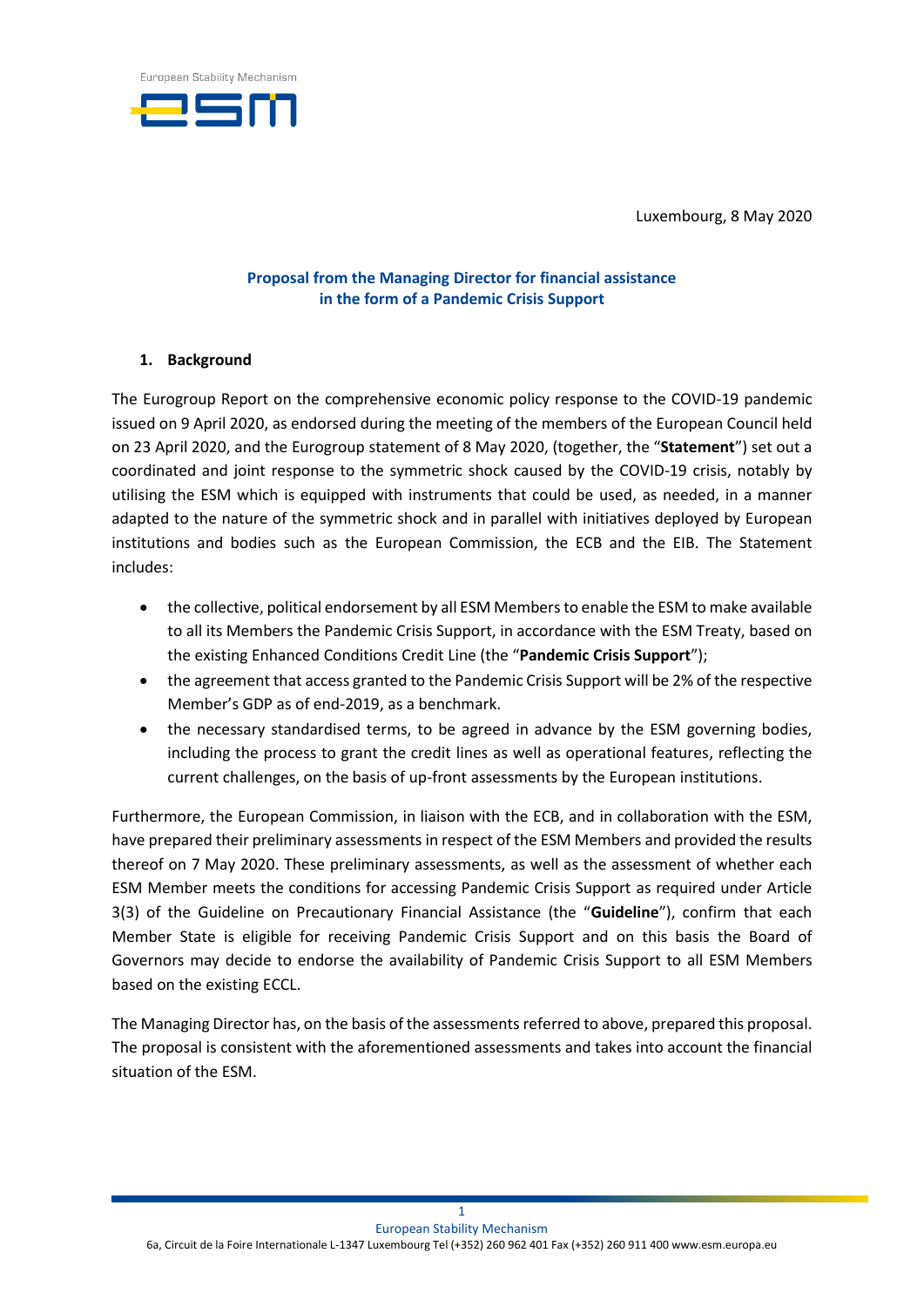

# **2. Summary of the template Pandemic Response Plan detailing the policy measures attached to the Pandemic Crisis Support**

The template Pandemic Response Plan (corresponding to the memorandum of understanding as per Articles 13(3) and 14(2) of the ESM Treaty) prepared by the European Commission details the policy measures to be attached to the financial assistance facility during the initial one year availability period.

The Pandemic Crisis Support is a form of precautionary financial assistance that aims to help ESM Members whose economic conditions are still sound to support domestic financing of direct and indirect healthcare, cure and prevention-related costs due to the COVID-19 crisis.

The Pandemic Crisis Support will be used specifically to cover only COVID-19 crisis induced financing needs.

The template Pandemic Response Plan provides that financial assistance shall be used to support domestic financing of direct and indirect healthcare, cure and prevention-related costs due to the COVID-19 crisis, incurred since February 2020, to safeguard the financial stability of the euro area and its Member States.

Following the end of the COVID-19 crisis, euro area Member States would remain committed to strengthen economic and financial fundamentals, consistent with the EU economic and fiscal coordination and surveillance frameworks, including any flexibility applied by the competent EU institutions.

## **3. Financing needs**

On the basis of their up-front assessments, the institutions estimate that significant resources – 2% of an ESM Member's GDP as of end-2019, as a benchmark – should be allocated to the ESM Members as Pandemic Crisis Support.

## **4. Proposal for the financial assistance**

In light of the foregoing, it is proposed that the Pandemic Crisis Support be made available to ESM Members on the following terms:

- 1. The Pandemic Crisis Support is granted based on the existing Enhanced Conditions Credit Line and may include a Primary Market Purchase ("**PMP**") facility, if requested.
- 2. The financial assistance envelope of each Pandemic Crisis Support will be 2% of the ESM Member's GDP as of end-2019, as a benchmark and will be used to support domestic financing of direct and indirect healthcare, cure and prevention-related costs due to the COVID-19 crisis incurred since February 2020.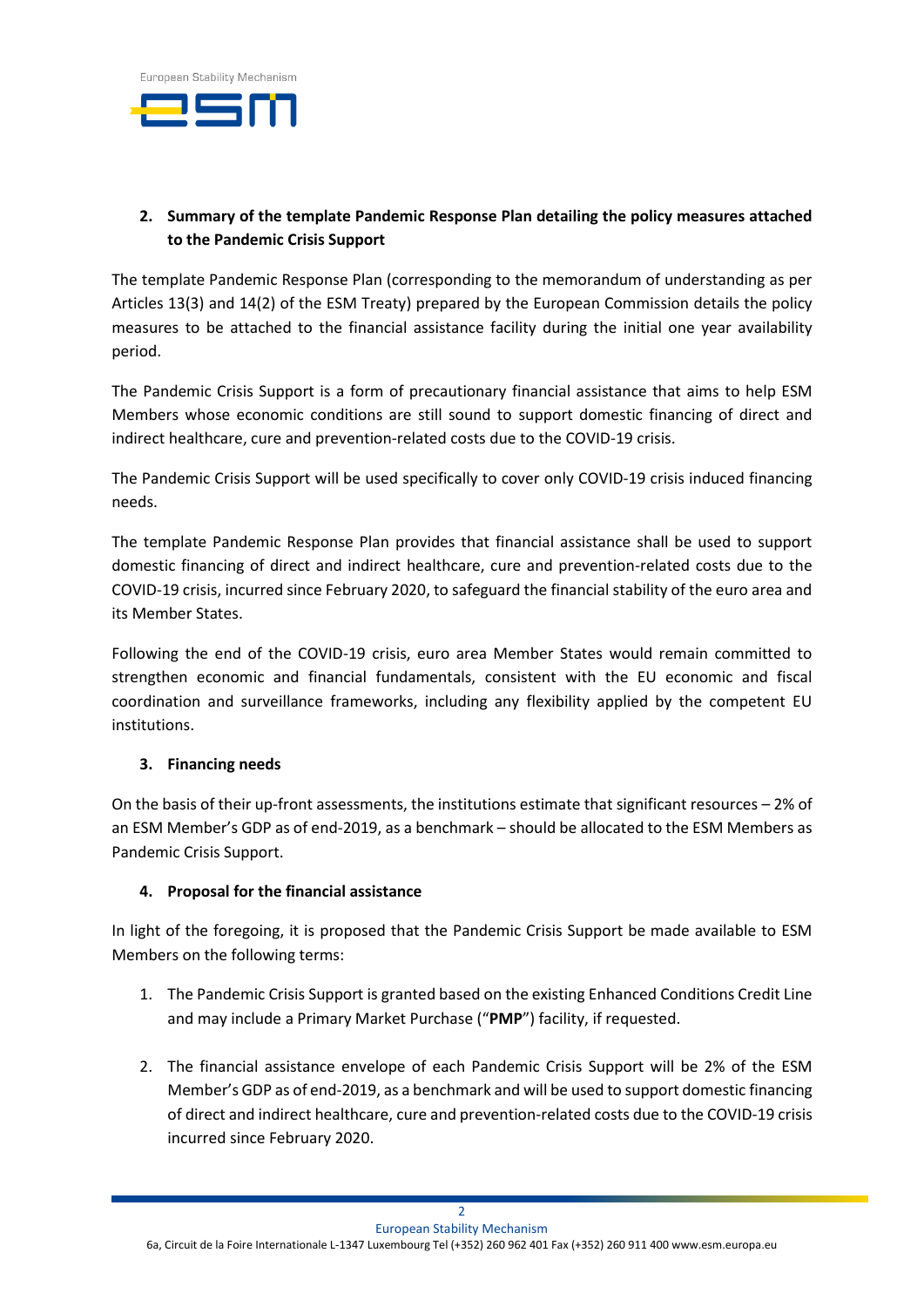

- 3. Requests for Pandemic Crisis Support may be made until 31 December 2022. Upon proposal by the Managing Director, the Board of Governors may decide by mutual agreement to adjust this deadline. The Managing Director proposal would be based on objective evidence on the course of the crisis.
- 4. The initial availability period for each Pandemic Crisis Support will be 12 months, which could be extended twice for 6 months, in accordance with the standard framework for precautionary instruments.
- 5. Disbursements will be in cash (via a loan or a primary market purchase, if a PMP facility has been included) or "in kind". The framework for disbursements will be as follows:
	- a. Each member can draw the facility in full in kind or in cash.
	- b. As to cash disbursements, an ESM Member State may request one disbursement per month. In general, a Member State can draw up to 15% of the aggregate amount of the Pandemic Crisis Support approved for the respective ESM Member State in cash per month. The ESM may agree to provide additional liquidity where requested regarding a particular disbursement, on a pro-rata and best effort basis.
	- c. To facilitate planning, all ESM Member States should advise the ESM of each of their intended request for a given month at the end of the preceding month, and also provide on a non-binding basis 3-month rolling plans showing the amounts they intend to request.
	- d. Standard notice periods of 5 business days and 10 business days for disbursements up to €3bn and above €3bn respectively apply to the requests for funds to be disbursed in cash, as per the ESM Standard Facility Specific Terms. Notice periods of 5 business days apply for disbursements "in kind".
- 6. Initially, all disbursements in cash will be sourced from a common funding silo, and the base rate charged to the Pandemic Crisis Support beneficiaries will reflect the cost-of-funding of that silo. The Managing Director considers this to be the best proposal that can be implemented in time to make the Pandemic Crisis Support available in the immediate future. If in future the Managing Director assesses that there is a more efficient way of ESM funding while reflecting, from a pricing perspective, the special nature of the Pandemic Crisis Support, a separate proposal would be prepared and submitted to the Board of Governors for decision.
- 7. The ESM will finance the loans through the issuance of financial instruments. To increase access to ESG-focused investors, some of these financial instruments might be "Social Bonds", or similar, in line with the purpose of the use of funds as set out in the Pandemic Response Plan.